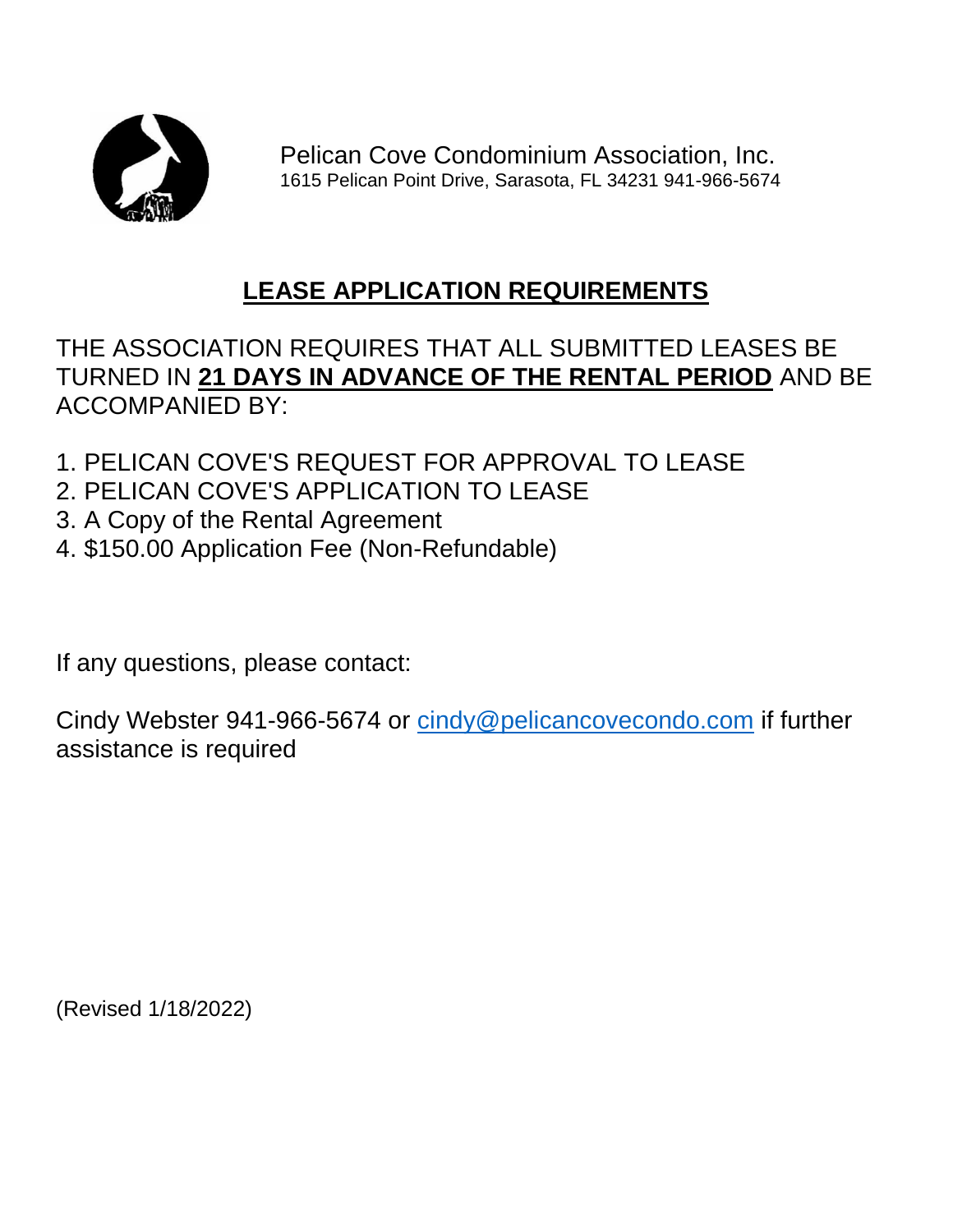| <b>Pelican Cove Condominium Association, Inc.</b><br><b>Request for Approval to Lease</b><br>(Please Complete All Blanks)                                                                                                                                                                                                                                                                                                                                                                                                                                                                                                                                                                                                                                                                                                                                                                                                                                                                                                                                                                            | Office Use |
|------------------------------------------------------------------------------------------------------------------------------------------------------------------------------------------------------------------------------------------------------------------------------------------------------------------------------------------------------------------------------------------------------------------------------------------------------------------------------------------------------------------------------------------------------------------------------------------------------------------------------------------------------------------------------------------------------------------------------------------------------------------------------------------------------------------------------------------------------------------------------------------------------------------------------------------------------------------------------------------------------------------------------------------------------------------------------------------------------|------------|
|                                                                                                                                                                                                                                                                                                                                                                                                                                                                                                                                                                                                                                                                                                                                                                                                                                                                                                                                                                                                                                                                                                      |            |
|                                                                                                                                                                                                                                                                                                                                                                                                                                                                                                                                                                                                                                                                                                                                                                                                                                                                                                                                                                                                                                                                                                      |            |
|                                                                                                                                                                                                                                                                                                                                                                                                                                                                                                                                                                                                                                                                                                                                                                                                                                                                                                                                                                                                                                                                                                      |            |
|                                                                                                                                                                                                                                                                                                                                                                                                                                                                                                                                                                                                                                                                                                                                                                                                                                                                                                                                                                                                                                                                                                      |            |
|                                                                                                                                                                                                                                                                                                                                                                                                                                                                                                                                                                                                                                                                                                                                                                                                                                                                                                                                                                                                                                                                                                      |            |
| (STATE) (ZIP CODE)<br>$\overline{C}$ (CITY)                                                                                                                                                                                                                                                                                                                                                                                                                                                                                                                                                                                                                                                                                                                                                                                                                                                                                                                                                                                                                                                          |            |
|                                                                                                                                                                                                                                                                                                                                                                                                                                                                                                                                                                                                                                                                                                                                                                                                                                                                                                                                                                                                                                                                                                      |            |
| As a prospective tenant, are you an "Active Service Member" as defined in s.250.01 Florida Statutes?<br>Others residing with you at Pelican Cove:                                                                                                                                                                                                                                                                                                                                                                                                                                                                                                                                                                                                                                                                                                                                                                                                                                                                                                                                                    |            |
|                                                                                                                                                                                                                                                                                                                                                                                                                                                                                                                                                                                                                                                                                                                                                                                                                                                                                                                                                                                                                                                                                                      |            |
| Maximum vehicles: One car per tenant; maximum two vehicles per unit.                                                                                                                                                                                                                                                                                                                                                                                                                                                                                                                                                                                                                                                                                                                                                                                                                                                                                                                                                                                                                                 |            |
| <b>LEASE RESTRICTIONS</b>                                                                                                                                                                                                                                                                                                                                                                                                                                                                                                                                                                                                                                                                                                                                                                                                                                                                                                                                                                                                                                                                            |            |
| No trucks, pick up trucks, trailers, motor homes, motorcycles, "solid side" vans, campers, motor scooters, golf carts<br>or vehicles with commercial lettering will be permitted. No pets of any type. No subletting or lending Unit. No clothing,<br>towels, linens, etc. may be hung where visible from outside. Cover-ups must be worn to and from the pools. I understand that<br>Pelican Cove residents are subject to ordinances concerning recycling and water restrictions and that there is a 15 mph speed<br>limit on the Pelican Cove roads. I have read and understand the above lease restrictions, "Obligations of Unit Owners" (Sec.<br>16 of the Declaration of Condominium) The Rules We Live By and agree to be bound by them:<br>I will be bound by the Declaration of Condominium, Bylaws, Articles of Incorporation and the Rules and Regulations of the<br>Pelican Cove Condominium Association. Any violation of those rules provides cause for termination of a leasehold under<br>appropriate circumstances. I represent that the information provided is factual and true. |            |
| <b>Complete if Applicable:</b>                                                                                                                                                                                                                                                                                                                                                                                                                                                                                                                                                                                                                                                                                                                                                                                                                                                                                                                                                                                                                                                                       |            |
|                                                                                                                                                                                                                                                                                                                                                                                                                                                                                                                                                                                                                                                                                                                                                                                                                                                                                                                                                                                                                                                                                                      |            |
| <b>PELICAN COVE BOARD APPROVAL:</b>                                                                                                                                                                                                                                                                                                                                                                                                                                                                                                                                                                                                                                                                                                                                                                                                                                                                                                                                                                                                                                                                  |            |
|                                                                                                                                                                                                                                                                                                                                                                                                                                                                                                                                                                                                                                                                                                                                                                                                                                                                                                                                                                                                                                                                                                      |            |
| B/B________Sq.Ft.________QB_______Maint__________Rent ________<br>CM_________Pilera _______Lease Summary ________Renters List_____MB______Welcome Packet_______<br>(Revised 01/18/2022)                                                                                                                                                                                                                                                                                                                                                                                                                                                                                                                                                                                                                                                                                                                                                                                                                                                                                                              |            |